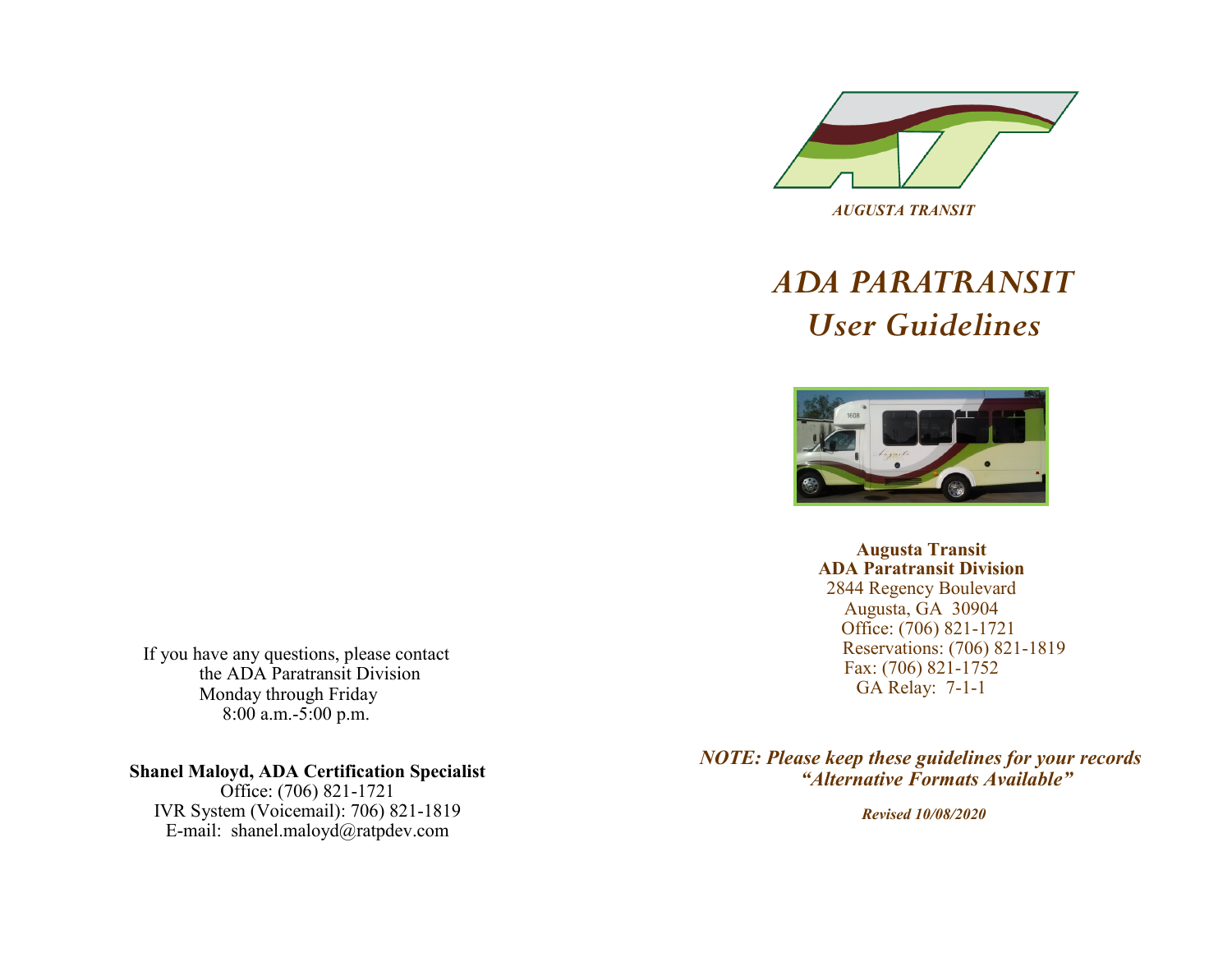#### **Fixed Route Service**

Augusta Transit's *(AT)* Fixed Route service consists of bus service that operates on established routes, days and scheduled times in Richmond County. For information on fixed routes call (706) 821-1719.

We encourage our customers with disabilities to take advantage of the flexibility and independence that our fixed route bus service provides at a less expensive cost.

#### **Paratransit Service**

Paratransit service is an origin-to-destination bus service that is available to qualifying persons with permanent or temporary disabilities.



Paratransit is a unique service that is designed for individuals whose disabilities can prevent them from using *AT's* Fixed Route service.

# **Rules of Conduct**

Individuals must adhere to rules of conduct. Reported actions of misconduct, including violent or disruptive behavior will be grounds for suspension of service. Anyone found to be acting in an unsafe manner, which might endanger the individual, other riders, the driver, or vehicle will be terminated from the service immediately. Augusta Transit will consider appeals for suspension of service due to misconduct on a case by case basis. The Rules of Conduct apply to anyone who rides on Paratransit including disabled individuals, companions and personal care attendants.

#### **ADA Complaint Procedures**

To resolve ADA complaints you can contact the Augusta Transit office at 706-821-1721. We will make every effort to address and investigate the issue. In addition, you can contact 311 to report the complaint to the City of Augusta. If you believe you have been discriminated against by the transit provider, you may file an administrative complaint with the Augusta ADA Officer at 706-821- 2577 or the FTA Office of Civil Rights. [https://www.transit.dot.gov/regulations](https://www.transit.dot.gov/regulations-and-guidance/civil-rights-ada/file-complaint-fta)and-[guidance/civil](https://www.transit.dot.gov/regulations-and-guidance/civil-rights-ada/file-complaint-fta)-rights-ada/file-complaint-fta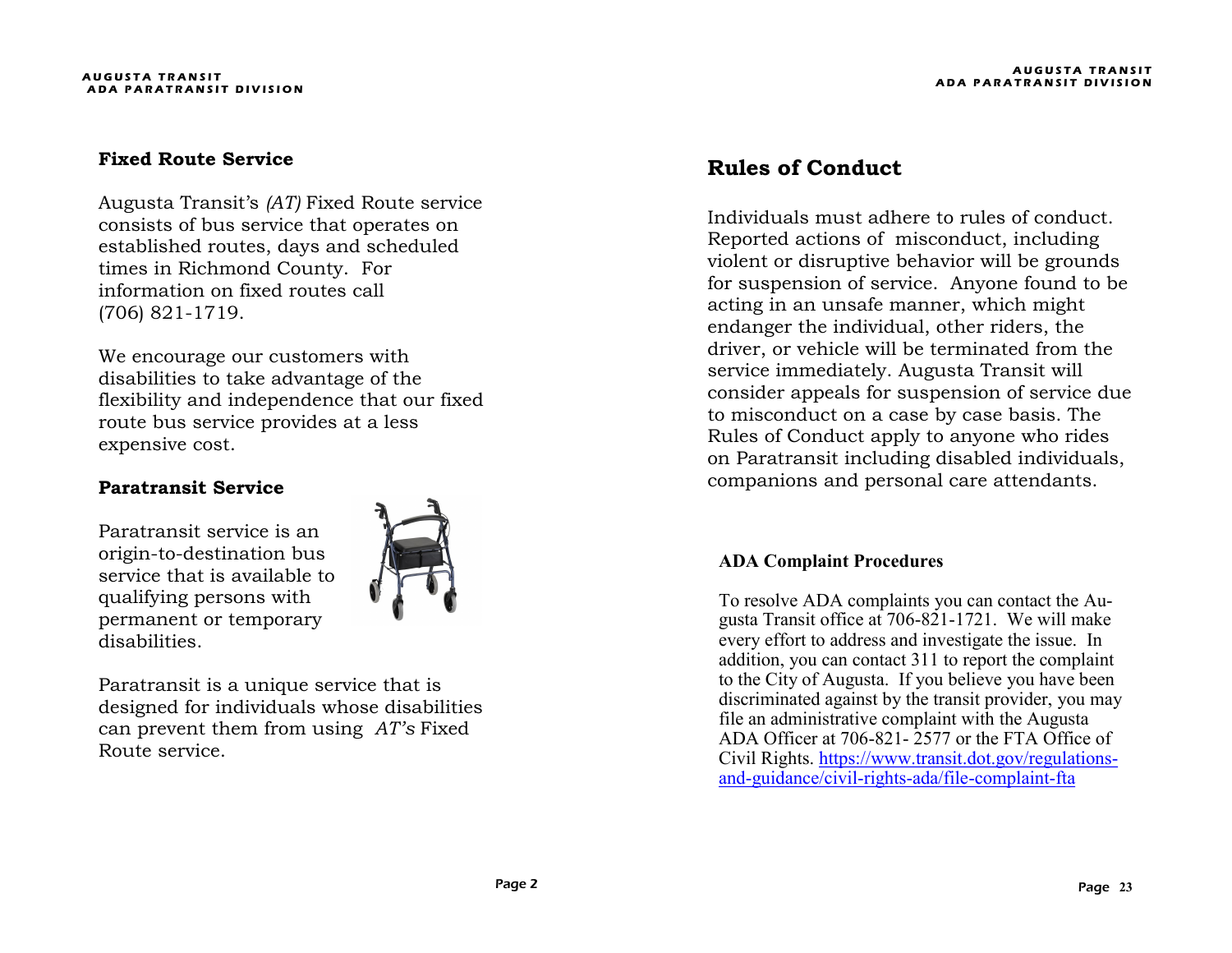# **Service Animals**

Under the Americans with Disabilities Act (ADA) laws, individuals with disabilities are allowed to bring their trained service animal with them on the bus.

ADA defines a service animal as an animal individually trained to provide assistance to an individual with disabilities.

The individual must maintain control of the animal at all times. The care or supervision of a service animal is solely the responsibility of the owner.

Augusta Transit reserves the right to exclude transportation to the service animal in the event the animal's behavior poses a direct threat to the health or safety of others.



Paratransit compliments *AT's* Fixed Route service by providing services at the same times and days of the fixed routes. When a fixed route in a particular area operates on a limited schedule, Paratransit services will operate at the same limited schedule. Paratransit is designed to maximize the mobility of persons with disabilities to allow access to shopping centers, medical facilities, educational centers and other areas.

Paratransit is a shared-ride transportation service which means more than one passenger will be scheduled to ride at the same time. It is recommended to allow enough travel time to arrive at destinations on time.

#### **Paratransit Service Area**

The service area is within 3/4 mile on either side of the fixed bus routes.

# **Eligibility**

Eligibility is determined by a three-part application. Part A (Applicant's Information) which is completed by the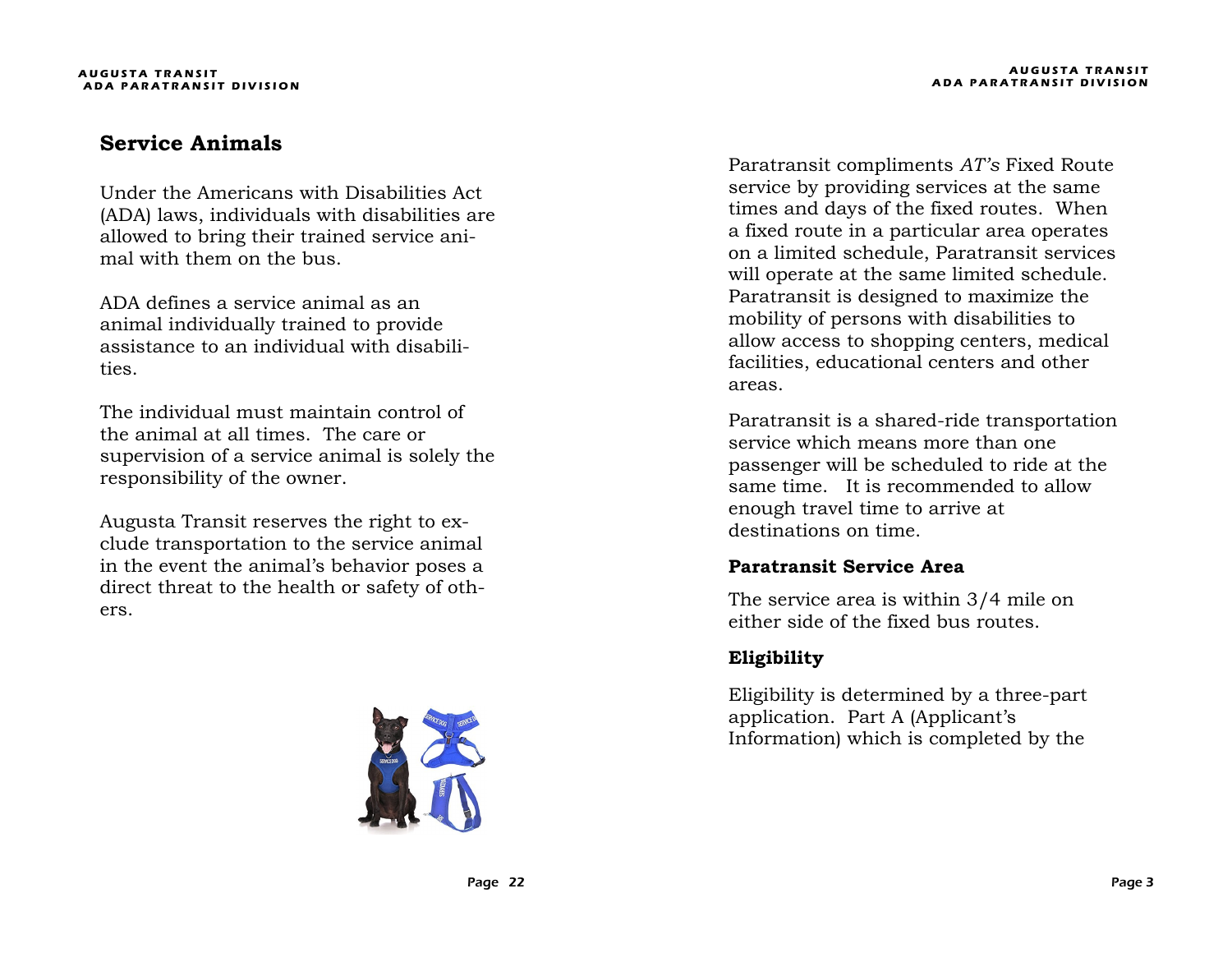applicant (or applicant's representative), Part B (User Guideline's Information) which is read and signed by the applicant (or representative has read to the applicant and signed), and Part C (Licensed Professional Verification) which is completed and signed by the applicant's healthcare professional.

#### **Eligibility Categories**

All clients of Paratransit must be a resident of Richmond County and/or travel within the service area and meet one of the following four (4) categories listed:

### **Category 1**

Any individual who is unable to board, ride or disembark from any vehicle on the system which is usable and accessible by persons without disabilities, as a result of physical or mental impairment (including vision impairment) and without the assistance of another individual (except a wheelchair lift operator).

*This applies to an individual who cannot independently board, ride or disembark from a bus on the fixed route service.*

# **Mobility Devices (Cont.)**

You will be required to submit measurements and weight on the application and update the office with any changes.

#### **Personal Items**

There is a limit of items that can be brought onto the bus. The items must be limited to how many the passenger can hold and/or the passenger can keep in the immediate area of their one (1) seat. Personal items cannot be left on a separate seat or in a separate area other than the seat the customer is sitting in. If you have too many items when the bus arrives you cannot be transported. Shopping carts are not allowed on the bus. Large items such as bicycles, furniture, televisions, etc., are not allowed on the bus.

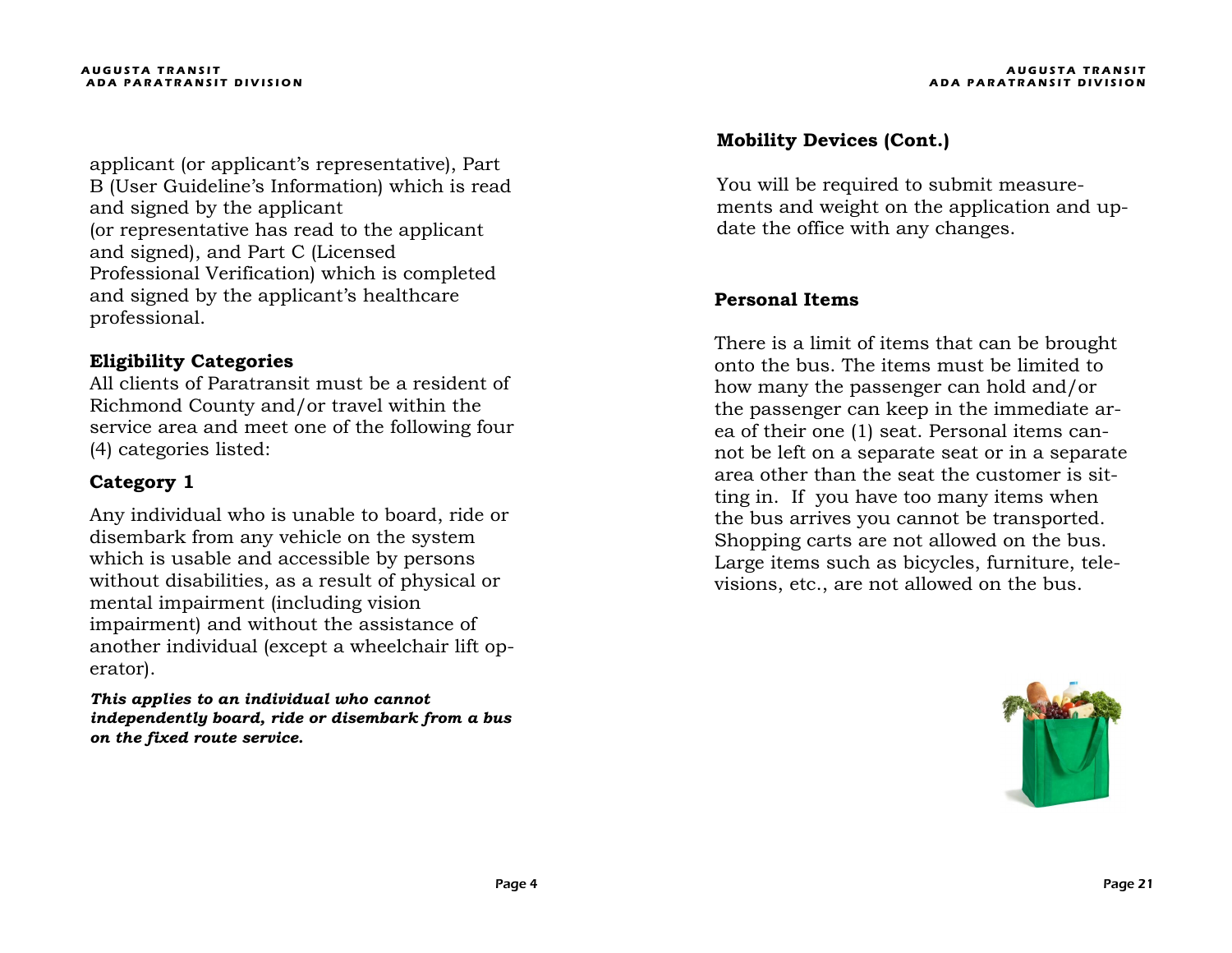# **Mobility Devices**

All mobility devices must be listed on your application prior to approval. If you begin using a mobility device or change devices after you have been approved the ADA office must be notified immediately. It is our policy that all wheelchairs, scooters, walkers or any other mobility device must be locked down in the vehicle whether the device is occupied or not.

For your safety we suggest that you have a lap belt in the wheelchair/scooter and use the shoulder harness seatbelt that is provided.

Transit providers must carry a wheelchair and occupant if the lift and vehicle can physically accommodate them, unless doing so is inconsistent with legitimate safety requirements. Legitimate safety requirements includes such circumstances as a wheelchair of such size that it would block an aisle, or would be too large to fully enter the vehicle or would interfere with the safe evacuation of passen-





# **Category 2**

Individuals who can use accessible fixed route transit but cannot board a regular bus stop because deployment of the bus lift is prohibited for safety reasons.

*This applies to an individual who could ride a bus on the fixed route service but cannot board because the bus lift is inoperable, or low-floor is not available.*

## **Category 3**

Individuals whose disability prevents them from traveling to or from a bus stop.

*This applies to an individual who because of the disability, cannot access a bus stop to board the fixed route service and cannot access the final destination after disembarking from a fixed route bus. Inconvenience in using the fixed route service is not a basis for eligibility.*

#### **Category 4**

Individuals whose disability prevents them from traveling to the designated fixed route bus stops due to an architectural barrier.

*This applies to an individual who cannot access a fixed route bus because of hills, lack of curb cuts/ wheelchair ramps, distance, weather conditions, lack of accessible sidewalks, construction zones, and/or lack of safe traffic controlled intersections.*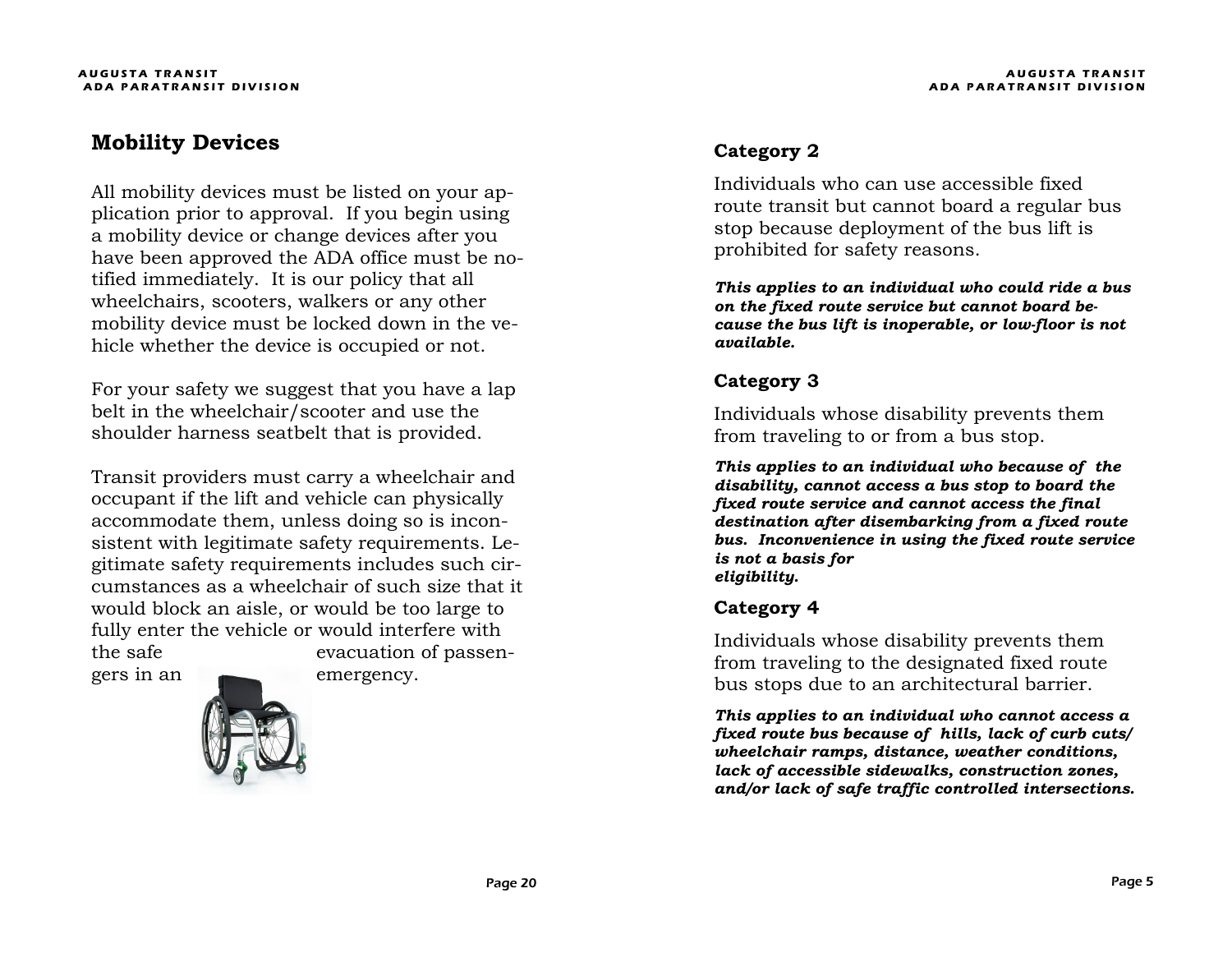#### **Visitors**

Persons with disabilities that are visiting the area can receive 21 days of transportation service (non-consecutive) within a 365-day period; after that, the visitor may be required to apply for eligibility through the same processes established for residents. Visitors will need to present documentation that they are ADA paratransit eligible in the jurisdiction in which they reside. If a visitor with a disability does not present such documentation, the individual may be require to present documentation of their place of residence and of his or her disability.

#### **Origin-to-Destination**

The object of origin-to-destination service is to minimize the distance a rider must travel to utilize this service. The Paratransit bus will pull up as close as possible to the individual's home or other pick-up point.

#### **Mobility Lifts**

Every bus has a wheelchair lift. The lifts can be used only for individuals in a wheelchair/scooter or an individual that cannot climb the steps into the bus. For safety, it is our policy that wheelchairs should be backed onto the lift facing away from the vehicle when boarding as is recommended by the manufacturer. Lifts can be used by any passenger upon request.

Electric wheelchairs/scooters must be turned off and standard wheelchairs must have the brakes applied before the lift is put into motion. No one can ride on the lift with the passenger. The lift cannot be used to load items onto the bus. The office must be notified when there is a change in the wheelchair/scooter. The notification must be received prior to using the mobility device on the bus. If you do not notify the office you will not receive service until your file has been updated with the new information.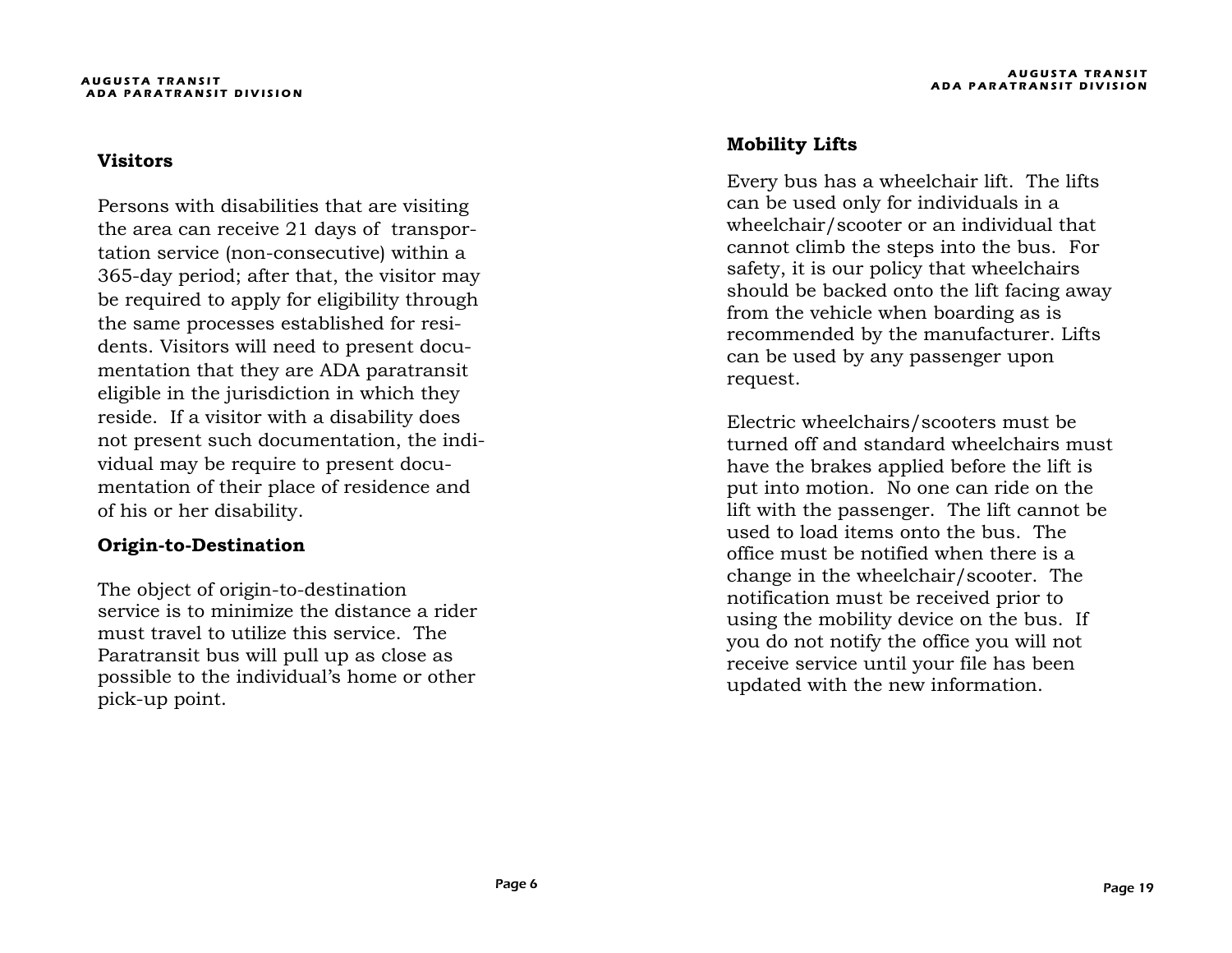#### **For Your Safety**

Augusta Transit ADA Paratransit's goal is to provide safe and efficient service to all eligible citizens.

ADA Paratransit has surveillance cameras installed in each vehicle to monitor all aspects of your transportation. Also, there are automated vehicle locators in each vehicle to know where the vehicles are at all times.

# **Oxygen Tanks**

Passengers who use oxygen must have the oxygen tank secured in a carrying device or secured to a mobility device.



**A U G U S T A T R A N S I T ADA PARATRANSIT DIVISION** 

The curb in front of the pickup location must be free of vehicles or other objects. Paratransit does not operate in private residential driveways.

# **No Outlet Streets**

If your residence or a location where you would like to be picked up or dropped off is a no outlet street the Paratransit bus may not be able to provide service directly in front of the location. Service can be provided at the nearest cross street.

Our buses must not back up to turn around because of safety issues. Backing of large buses is extremely hazardous and has the potential to bring about injuries to pedestrians, occupants of other vehicles as well as occupants of the bus. Damage to property, be it the bus, other vehicles or buildings is also a real possibility.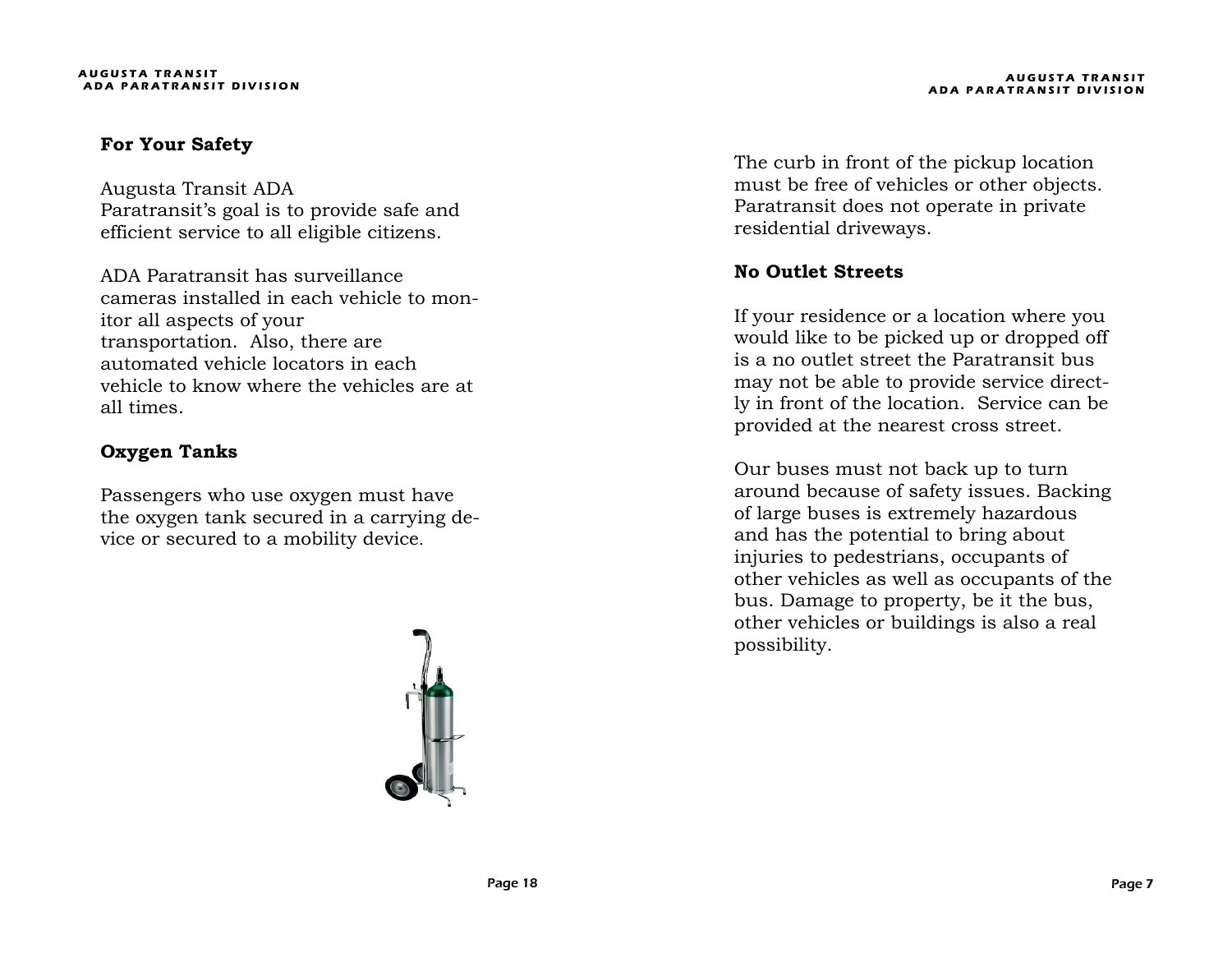The cost is double the fixed route

#### **The Cost**



bus fare. For example, if you were riding the fixed route bus and you needed to catch two buses to get to your destination the cost would be \$1.75. If you needed to ride the Paratransit vehicle to the same location it would be double the cost at \$3.50. Our fare cost ranges from four (4) different fares: \$2.50, \$3.50, \$6.00 or \$7.00 depending on the origin and destination of the trip. Each trip must be paid separately. Passengers are required to have the exact fare upon boarding the vehicle. *Drivers do not make change!* 

If a passenger does not have the fare for a trip it will be considered a "cancel at the door." Transportation tickets are available for purchase. To purchase tickets call the office at (706) 821-1819 to request the amount of tickets and the day the tickets need to be sent out. The tickets prices are \$2.50, \$3.50, \$6.00 or \$7.00. Any amount of tickets can be purchased.

#### **Companion**

A customer may be accompanied by a travel companion. More than one travel companion may be accommodated on a space-available basis.

Travel Companions must pay the correct fare and must have the exact travel arrangements as the customer. The customer must inform the office when making the reservation whether a travel companion or a PCA will be accompanying the customer to ensure an accurate count of the individuals traveling on a vehicle.

#### **Personal Care Attendant (PCA)**

One (1) Personal Care Attendant (PCA) riding with a customer can ride at no charge. The PCA can be a family member, friend or a paid employee of the client. The PCA must leave from the same place as the Paratransit passenger, assist the individual boarding, assist while in transit, assist departing the vehicle and have the exact travel arrangements as the customer. The driver provides limited assistance to the passenger for boarding or departing the vehicle.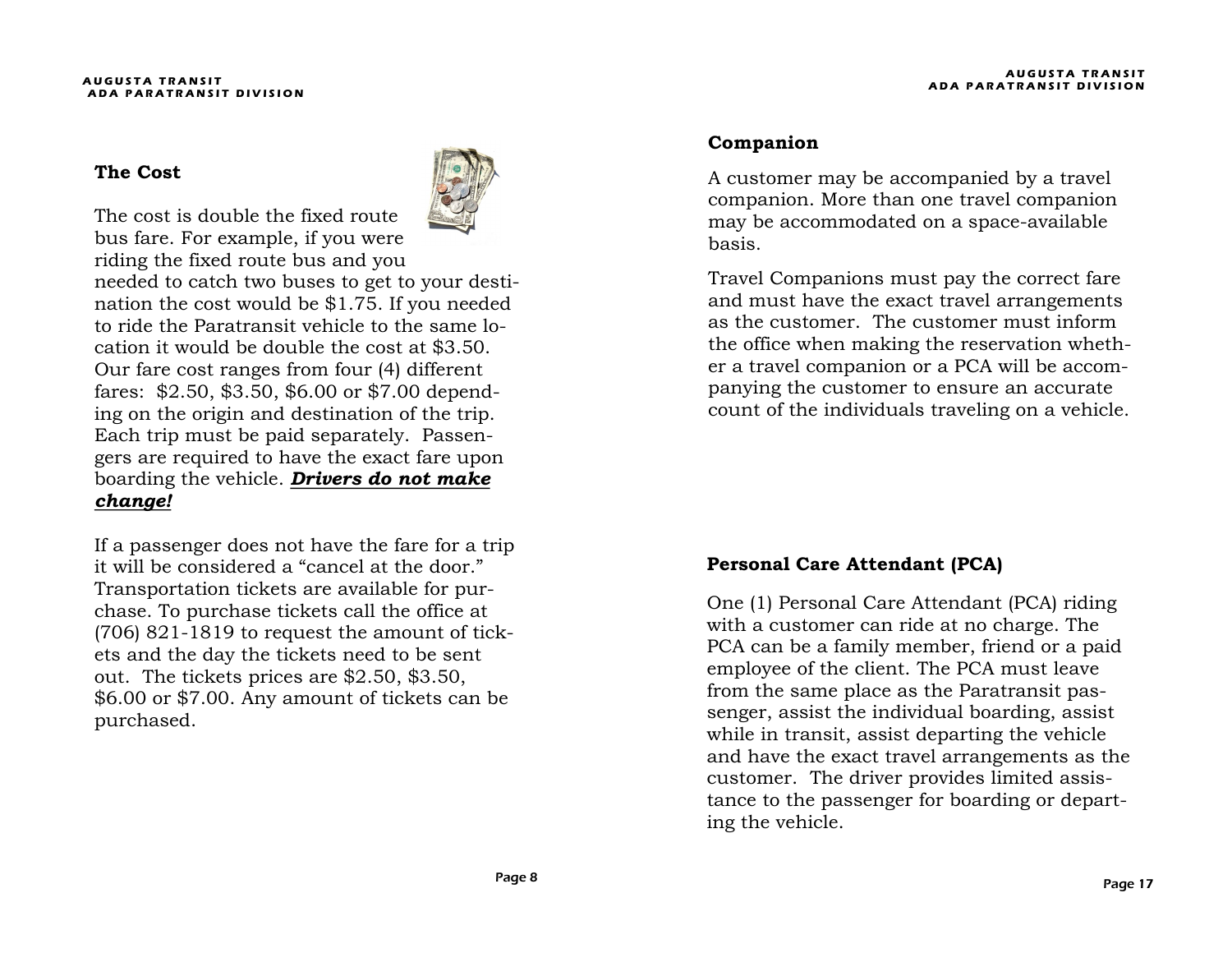3) Patterns or practices of no shows may result in possible suspension of transit services. An investigation will be conducted and each passenger will be evaluated on a case by case basis. Considerations will be made depending on the frequency of service and only counts no shows within the rider's control. If a passenger has multiple trips, and no shows on earlier trips the remaining trips will not be cancelled. There will be no monetary penalties imposed on no shows. Suspensions will be reasonable and riders have the right to appeal all suspensions.

#### **Who Can Travel With Me?**

When a customer is unable to travel alone, (*AT)* encourages a Personal Care Attendant (PCA) to ride with the customer. The



need for a PCA is determined by the customer's Health Care Professional Form on the application.

If it is determined that there is a need for a PCA, someone should ride with the customer and assist him/her on and off the Paratransit bus each time the customer rides.

#### **Application Process**

To apply, please call *(AT)* Paratransit at (706) 821-1819 from 8:00 a.m. to 5:00 p.m., Monday through Friday. Upon request, an application can be mailed or obtained at Augusta Transit, 2844 Regency Boulevard, Augusta, Georgia, or located at our website:

> **www.augustaga.gov >Departments > Transit >ADA**

The application process takes approximately 21 days from receipt of a **completed** application. A letter of determination will be issued after the 21 day process is complete. If the individual is considered ineligible, the individual has the right to appeal the decision. An appeal can be made by calling the office at (706) 821-1819.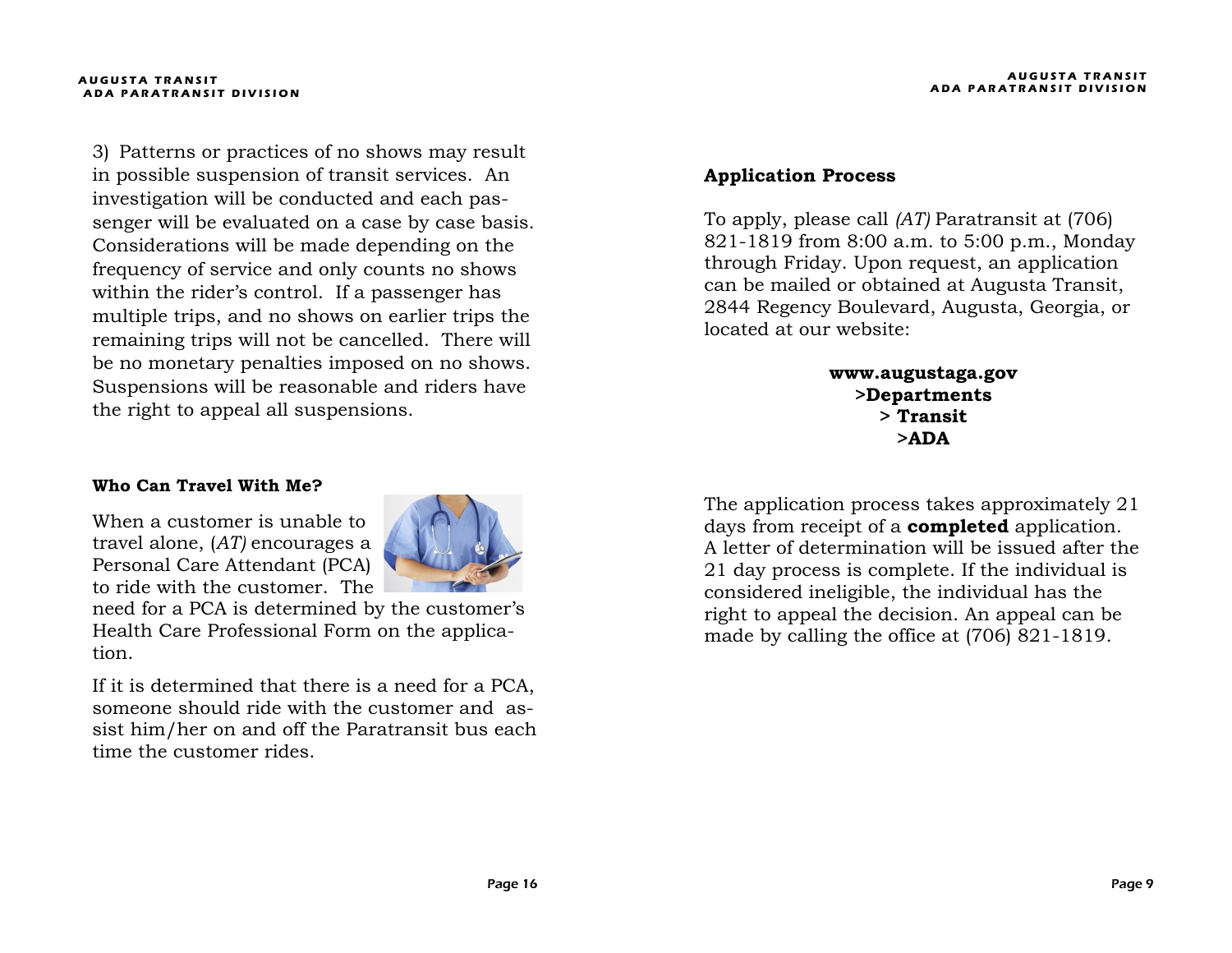Part A and Part B of the application for Paratransit services must be completed and signed by the applicant, a representative, or a legal guardian who is familiar with the applicant's disability and his/her ability to travel on a bus. **Part C** of the application must be completed by a Certified Health Care Professional. The Health Care Professional must be a licensed or certified professional who is qualified to assess the applicant's disability and his/her functional ability to use *(AT)*  transit. The application must not be submitted incomplete. All questions must be answered and the application signed or the application will not be processed.

The application process will be completed within twenty-one (21) calendar days of receipt in the Paratransit Office if all questions on Parts A, B and C are answered. The twentyone (21) day processing requirement will not apply to incomplete applications.

#### **Cancellations**

A cancellation of a scheduled trip between the hours of 8:00 a.m. - 5:00 p.m., Monday - Friday must be called in to the Paratransit office at (706) 821-1819 at least two (2) hours in advance. Any cancellations before 8:00 a.m. and after 5:00 p.m., Monday - Friday, and all day Saturday can be made at (706) 821-1719. This number is only to be called during those specific hours.

#### **No Shows**

The following situations are classified as a no show:

1) An individual is not at the designated pick up or drop off point as scheduled when the Paratransit bus arrives and the driver has waited five (5) minutes past the scheduled time,

2) An individual's cancellation has not been called in at least two (2) hours prior to pick up.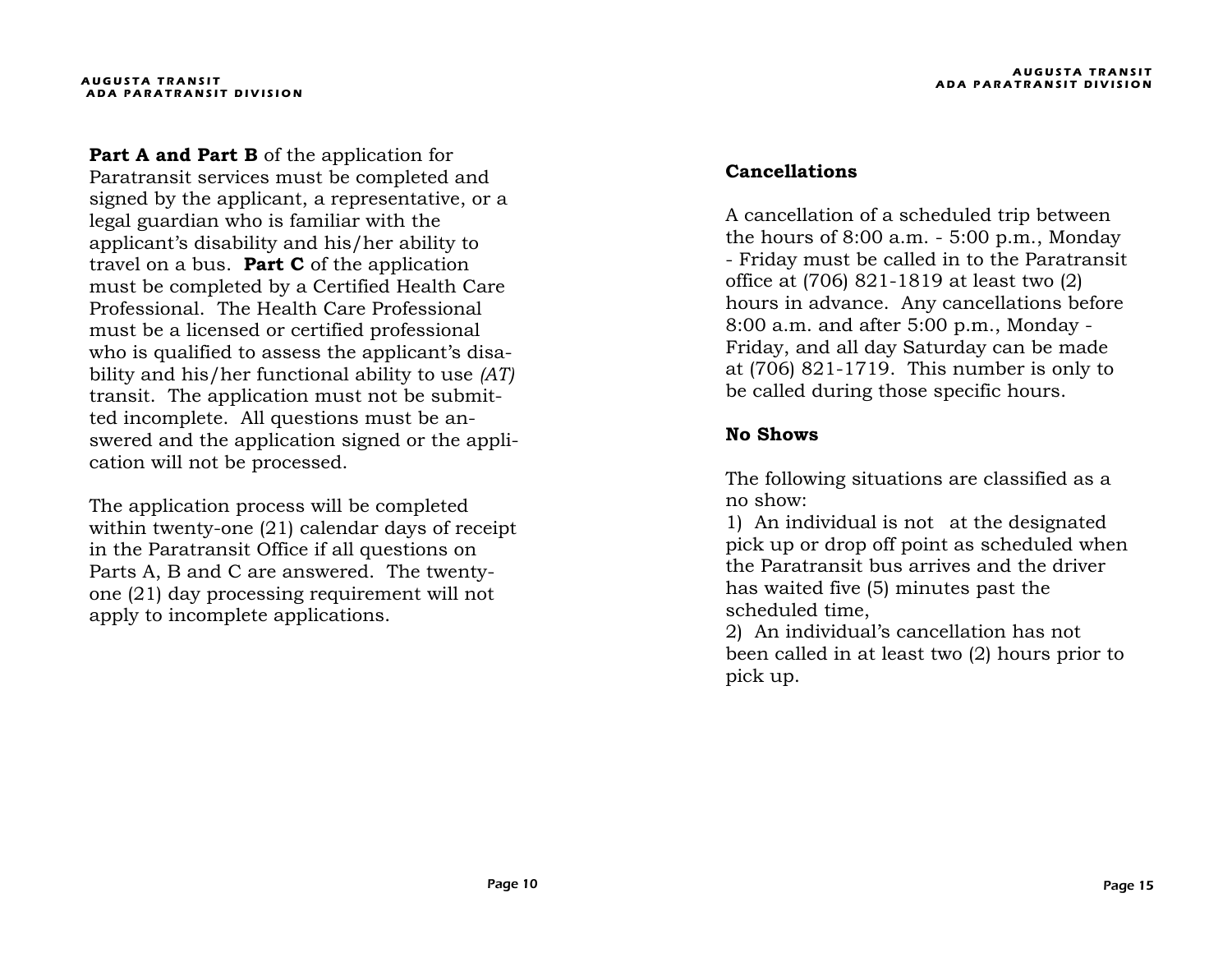**Full Name Telephone Number Where You Can Be Reached Time and Date You Are Requesting To Be Picked Up Address Of Pick Up Point Address Of Destination Return Trip Time**

You will receive a call back from our automated voice system the evening before your scheduled pick up and approximately twenty (20) minutes before the van arrives. If you do not receive a call back contact our office.

At times it is necessary to change requested times. Paratransit reserves the right to negotiate the times within an hour of the requested time (before or after). It is important that a contact number is left in case the time needs to be changed. Since telephone contact is not always possible, we ask that the individual be ready at least thirty (30) minutes prior to the scheduled pick up time.

The customer will be notified in writing about his/her eligibility. Eligibility will be honored for three (3) years. It is the customer's responsibility to reapply for service prior to one's eligibility expiration date. If a customer fails to renew their Paratransit eligibility, he/she may be suspended from service until recertification is completed.

#### **Notification of Application Status**

The customer will be notified in writing after the twenty-one (21) day processing period. Incomplete documents will be returned to the applicant for completion. If there is no response, the applicant's file will be closed-out after one (1) month but can be reopened upon the customer's request.

If the application is approved the customer can begin making reservations immediately.